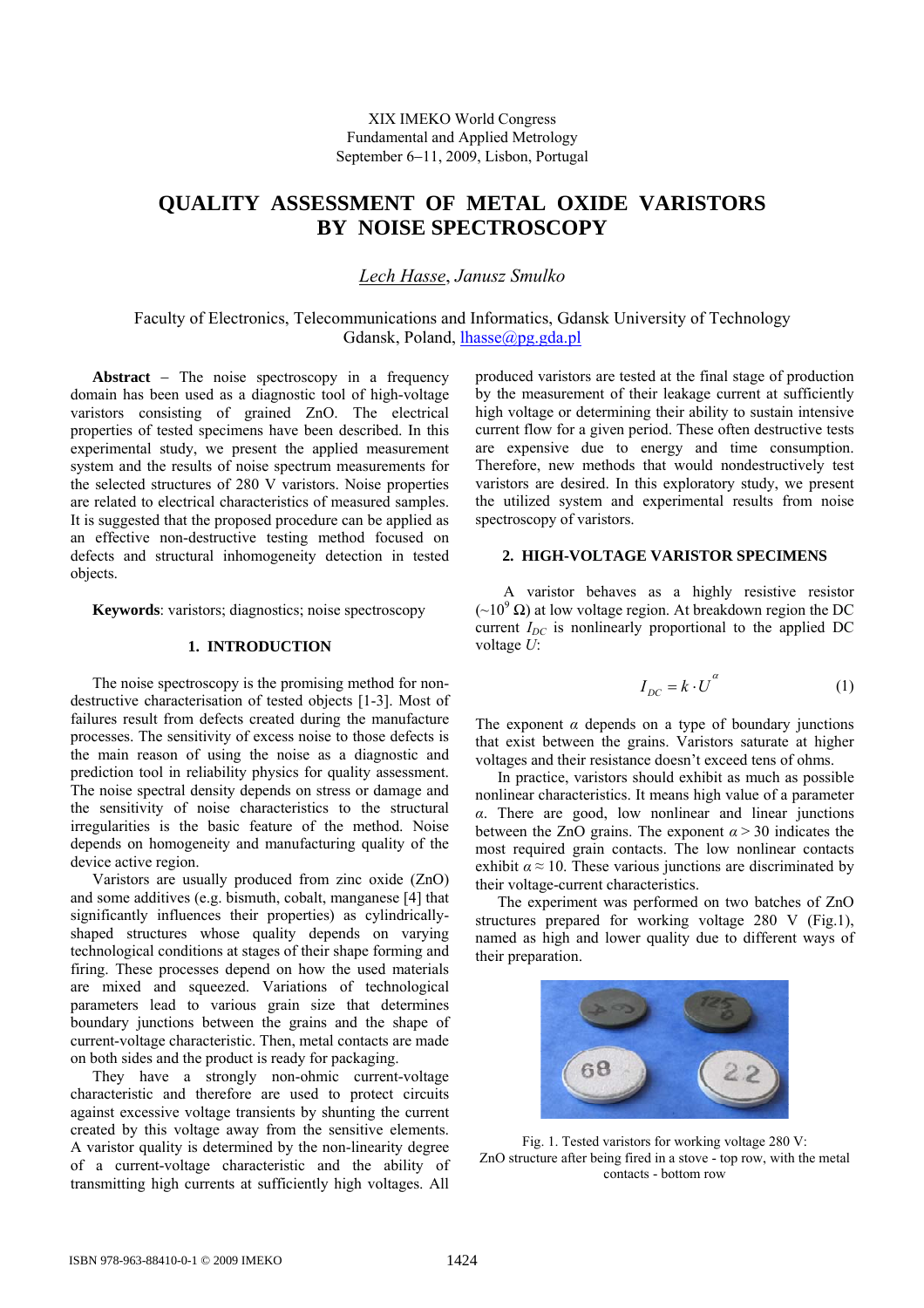Electrical characteristics of a real varistor as a mixture of various grains depend on amount of different grain types that exist in its structure. The presence of linear or weakly nonlinear grain contacts decreases *α* and increase significantly required nonlinear varistor characteristic at its relatively low voltage region.

When ZnO grains were squeezed, various pressures resulted in a different grain size after firing. The huge grains of ZnO implicate highly non-linear contacts between them. For smaller grains the contacts are weakly nonlinear or can be even ohmic only [5]. This operation provided a significant number of low quality ZnO structures (Fig. 2) that are not so abundant during standard production.



Fig. 2. Exemplary characteristics of two varistors 280 V (log-log scale): higher (red squares) and poor (blue circles) quality

Quality of varistors has to be assessed at the final stage of their production. Industrial standards predict leakage current measurements at DC voltage about 400V and an application of high voltage impulses that cause intensive current flows. A current flows mainly through narrow paths comprised of grains with linear (ohmic) junctions. High current density and intensive heating there causes irreversible destruction of the tested varistor. Therefore, it is valuable to propose another method of ZnO structure selection. A different grain size causes different mechanisms of current conductivity and it has direct influence on noise phenomena in the varistor structure. Noise spectroscopy seems to reflect all these structure properties.

Variations in grain size of ZnO structures suggest differences also in their mechanical properties (for example stiffness, sound velocity) that can be identified by convenient measurements during their fabrication [6].

#### **3. SYSTEM FOR NOISE SPECTROSCOPY**

The block diagram of the noise measurement system is shown in Fig. 3. For high-voltage varistors of series 280 V the noise measurements were possible when the specimen bias voltage was not less than 400 V and the flowing current enabled of noise generation having measurable level. The DC Glassman High-Voltage power supply (series EH)

0 – 600 V (enabling to settle a bias current) and MeraTronik voltmeters V541 was used in the system (Fig.4).



Fig. 3. General block diagram of noise measurement system



Fig. 4. Noise measurement system in laboratory

As a very low-level noise signal preamplifier we have used a specially constructed ultra low-noise current-voltage converter with two OPA128 op-amps supplied from batteries (Fig. 5). Output voltage fluctuations are proportional to the current noise flowing through the tested sample. It was a rather difficult task; for voltage up to about 400 V the DC resistance of varistors was no lower than tens of GΩ. Only for voltages above this threshold the current was sufficient to measure noise of a sample which was situated together with the preamplifier in a accurately shielded box.



Fig. 5. Schematic of preamplifier built on two OPA128 opamps The whole system was located in the Faraday's cage.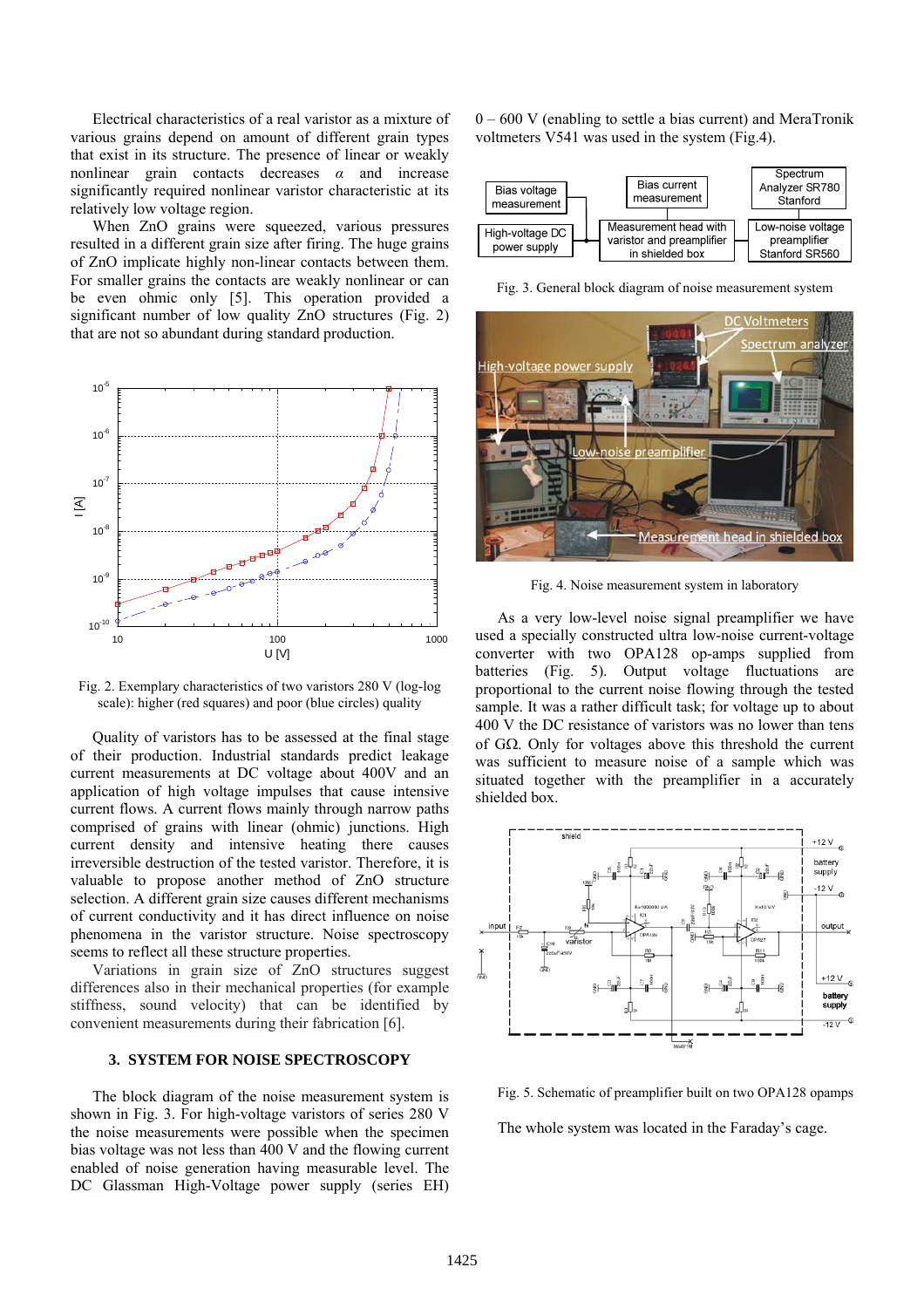## **4. RESULTS OF NOISE MEASUREMENTS**

The exemplary results of noise measurement for varistors polarized by DC current equal 11 µA are shown in Fig. 6 (for frequency bandwidth up to 1.6 kHz) and in Fig. 7 (for bandwidth up to 6.4kHz).



Fig. 6. Power spectral density of current fluctuations for 280 V varistor samples no. 45, 60, 63;  $I_{DC}$  = 11  $\mu$ A, frequency bandwidth up to 1600 Hz



Fig. 7. Power spectral density of current fluctuations for 280 V varistor samples no. 45, 60, 63;  $I_{DC}$  = 11  $\mu$ A frequency bandwidth up to 6.4 kHz

Typically, for measured varistors the  $1/f<sup>m</sup>$  was observed in the frequency range up to several kHz. For higher frequencies the white noise became dominating.

The power spectral density of the system background noise was no higher than 2  $10^{-26}$  A<sup>2</sup>/Hz in the low frequency range. It can be seen, that the inherent noise of measured varistors polarized above 300 V was some order higher than the level of system noise.

Power spectral density of current fluctuations  $S_i(f)$  was proportional to the current *I<sub>DC</sub>* squared for all measured varistors (Fig. 8).



Fig. 8. Power spectral density of noise current  $S_i(f_0)$  vs. varistor bias current  $I_{DC}$  for frequency  $f_0 = 2$  kHz

Big differences in noise level (up to 40 dB) for particular samples, was observed. They reflected significant differences in the static current-voltage characteristics (Fig. 9).



Fig. 9. Static characteristic of measured varistor samples

The varistor sample marked as no. 63 exhibited significant current for relatively low voltages. It has proved that a big number of ohmic grains occurred in its structure causing generation of 1/f noise with great intensity.

We have also measured samples with the strongly nonlinear characteristic (e.g. varistor  $n^{\circ}.60$ ) built with grains having very nonlinear contacts and structures with less linear characteristic (e.g. varistor no. 45) built with grains creating less linear contacts. In these cases the level of  $1/f<sup>m</sup>$ noise (for  $m \approx 0.4$ ) was comparable and considerably lower than in the firstly described cases (eg. varistor no. 63).

## **5. CONCLUSIONS**

A new method for detection of varistors with poor quality and endurance was proposed. The noise spectroscopy is very sensitive tool for identification of varistor structure with different ZnO grains types. Such